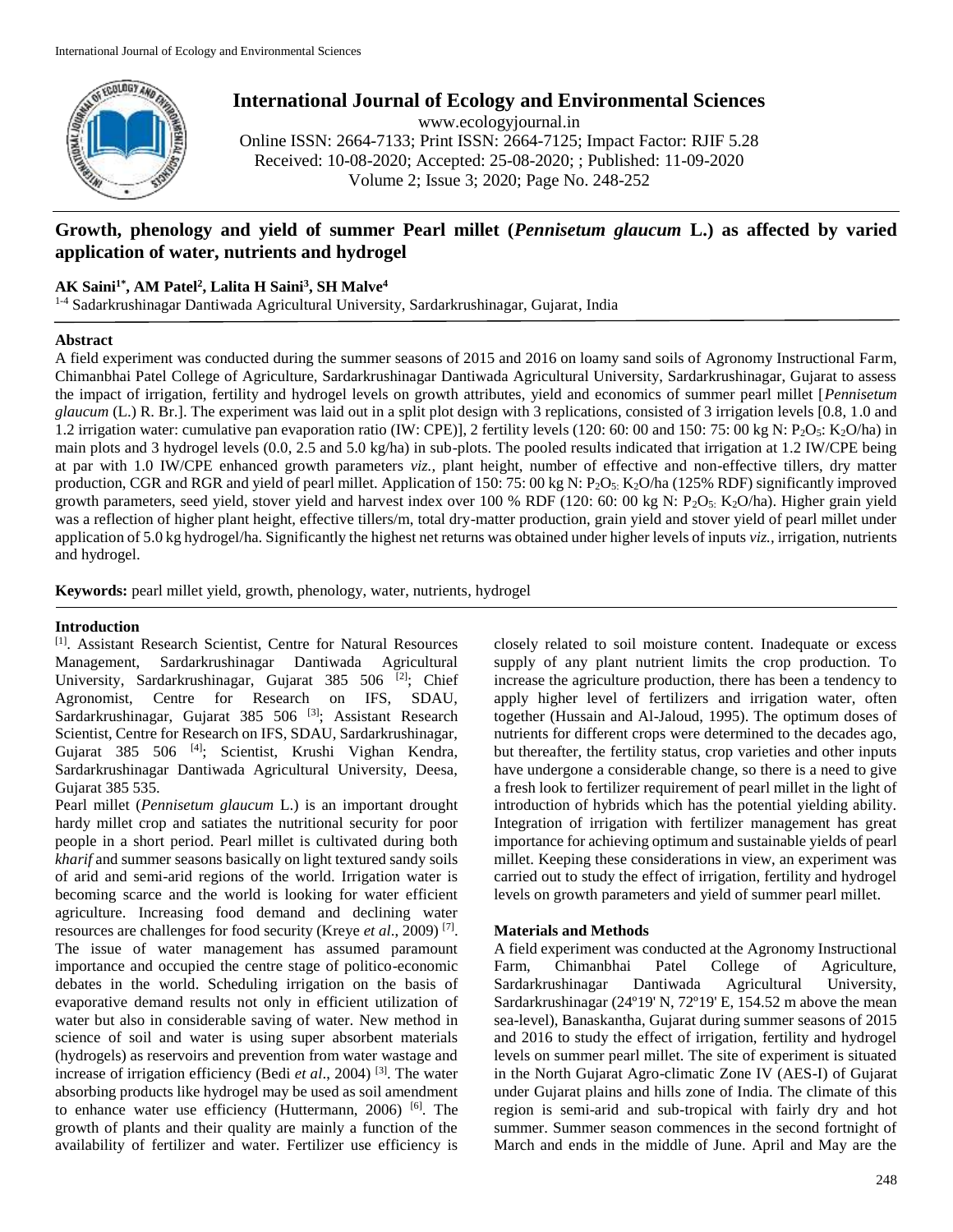hottest months of summer with the mean maximum temperature ranging from 32ºC to 44ºC. During crop season of the year 2015, the minimum temperature ranged from 14.8ºC to 27.1ºC, maximum temperature ranged from 30.1ºC to 41.2ºC and daily pan evaporation ranged from 3.2 to 13.5 mm/day, while in the year 2016, the minimum temperature ranged from 17.6ºC to 27.7ºC, maximum temperature ranged from 34.1ºC to 45.2ºC and daily pan evaporation ranged from 3.8 to 11.2 mm/day. The weather parameters, viz. mean relative humidity, wind velocity and sunshine hours were normal during both the years of experiment period. The off season rainfall was not received during the crop period. In general, the weather conditions were congenial during crop season of both the years. The experimental site had an even topography with a gentle slope and good drainage. The experimental soil was loamy sand (83.90% sand, 5.55% silt and 9.84% clay) in texture and slightly alkaline in reaction with *p*H 7.41 and ECe 0.13 dS/m. It was moderately fertile being low in organic carbon (2.5 g/kg) and low in available nitrogen (167.5 kg/ha), medium in available phosphorus (39.5 kg/ha) and high in available potassium (269.5 kg/ha). The eighteen treatment combinations consisted of three levels of irrigation [0.8, 1.0 and 1.2 irrigation water: cumulative pan evaporation ratio (IW: CPE)], 2 fertility levels (120: 60: 00 and 150: 75: 00 kg N:  $P_2O_5$ : K<sub>2</sub>O/ha) in main plots and 3 hydrogel levels (0.0, 2.5 and 5.0 kg/ha) as sub-plots treatments were evaluated using split-plot design with 3 replications. The measured quantity of fertilizers and hydrogel was drilled in the soils at 5 cm below the seed according to treatments. 'Gujarat Hybrid Bajara 732' was selected for the present investigation. The seeds were sown keeping 45 cm row spacing using 3.75 kg seeds/ha on 02 and 01 March during 2015 and 2016 respectively. The crop was irrigated immediately after sowing during both the years. Thereafter, irrigation was given as per treatment schedule based on irrigation water: cumulative pan evaporation ratio (IW: CPE). The required cultural practices were followed as per recommended package. Irrigations were applied as per treatment on the basis of IW: CPE approach using 50 mm depth of irrigation water. Time for applying the measured quantity of irrigation water to each plot was calculated using the standard equation. The crop was harvested on 30 and 29 May during 2015 and 2016, respectively. The plant height and tillers/plant were recorded from five selected plant at 30, 60 DAS and at harvest from each plot. Penultimate rows of each plot were used for recording dry matter accumulation at 30, 60 DAS and at harvest. For dry-matter accumulation, plant material first air dried, then chopped and oven dried at 70ºC for 72 hrs to a constant weight. The sun dried bundles were threshed and winnowed and seed so obtained were weighed and data on seed and stover yields were recorded. The economics of the treatments was carried out on the basis of prevailing market prices of inputs and outputs. The statistical analysis of data was done using analysis of variance (ANOVA) technique for split plot design at 0.05 probability level.

### **Results and Discussion**

#### *Growth parameters*

Significantly higher plant height at 30, 60 days after sowing (DAS) and at harvest was recorded at an IW: CPE of 1.2 over IW: CPE of 0.8 and 1.0. The increase in the plant height might be due to optimum supply of soil moisture surrounding the root zone, which cause favourable improvement in the uptake and

translocation of the nutrients and ultimately linked with the plant growth and development in terms of plant height. Increased plant height with increasing level of irrigation was also reported by Patel *et al.* (2013). Application of irrigation at an IW: CPE of 1.2 recorded significantly higher number of effective tillers and lowest number of non-effective tillers over rest of irrigation levels IW: CPE of 0.4 and 0.6 but remained at par with 0.8 IW: CPE.

Among the treatments during all the growth stages the performance of pearl millet crop.

Dry matter was significantly different and it was in the decreasing order of 1.2 IW:  $CPE > 1.0$  IW:  $CPE > 0.8$  IW:  $CPE$  treatments during all the stages of growth in pooled analysis. Improved growth in terms of dry-matter accumulation at 30, 60 DAS and harvest was attained with higher IW: CPE of 1.0 and 0.8. As water is not a limiting factor, plant can absorb more nutrients from soil, which encourages physiological processes such as cell division and cell expansion. Hence leaves/plant increased and ultimately it reflected in higher dry matter accumulation. The drymatter is a cumulative effect of all growth parameters like plant height, number of tillers etc. which were significantly more in 1.2 IW: CPE, the resultant dry matter also more. Similar increase in dry matter accumulation with higher level of irrigation was also reported by Pareek *et al.* (2015)<sup>[9]</sup>. Higher level of irrigation also recorded significantly more crop growth rate and better relative growth rate than lower level of irrigation, could be owing to maintaining its progeny with the available resources.

Fertility levels had also significant effect on plant height at 30, 60 days after sowing (DAS) and at harvest. The higher plant height and effective tillers were recorded under 150:75 kg N:  $P_2O_5/ha$ over 120: 60 kg N:  $P_2O_5/ha$ , while the lowest non effective tillers was registered under higher fertility level (Table 1). The increase in these components seems to have been brought about by increase in amount of growth substances and naturally occurring phyto hormones with increased fertility supply. Probably the increase in auxin supply with higher levels of fertility brought about increase in the tillers/plant. Application of fertilizer at 150:75 kg N:  $P_2O_5/ha$  recorded significantly higher dry matter/plant at 30, 60 DAS and at harvest. Improved dry matter production at higher levels of fertility (125% RDF) may be attributed to the fact that nutrients being important constituent of nucleotides, proteins, chlorophyll and enzymes, involves in various metabolic processes which have a direct impact on vegetative and reproductive phase of pearl millet plants. Beneficial effects of higher levels of fertility on dry matter production in pearl millet were also reported by Tetarwal and Rana (2007), Kumar *et al*. (2014). Higher level of fertilizer recorded the maximum crop growth rate at better relative growth rate whereas; the poor growth rates were registered under lower fertility treatment  $(F_1)$ .

A perusal of pooled data (presented in Table 1 & 2) revealed that plant height, number of effective tillers and dry matter accumulation was highest with application of 5.0 kg hydrogel/ha while minimum under no hydrogel application treatment during all the stages of observations. This increase in these growth parameters was due to more retention of moisture and indirectly the availability of nutrients provided by hydrophilic polymer, where it might have helped to increase the activity of cell division, expansion and elongation, ultimately leading to increased growth. Similar results were also observed by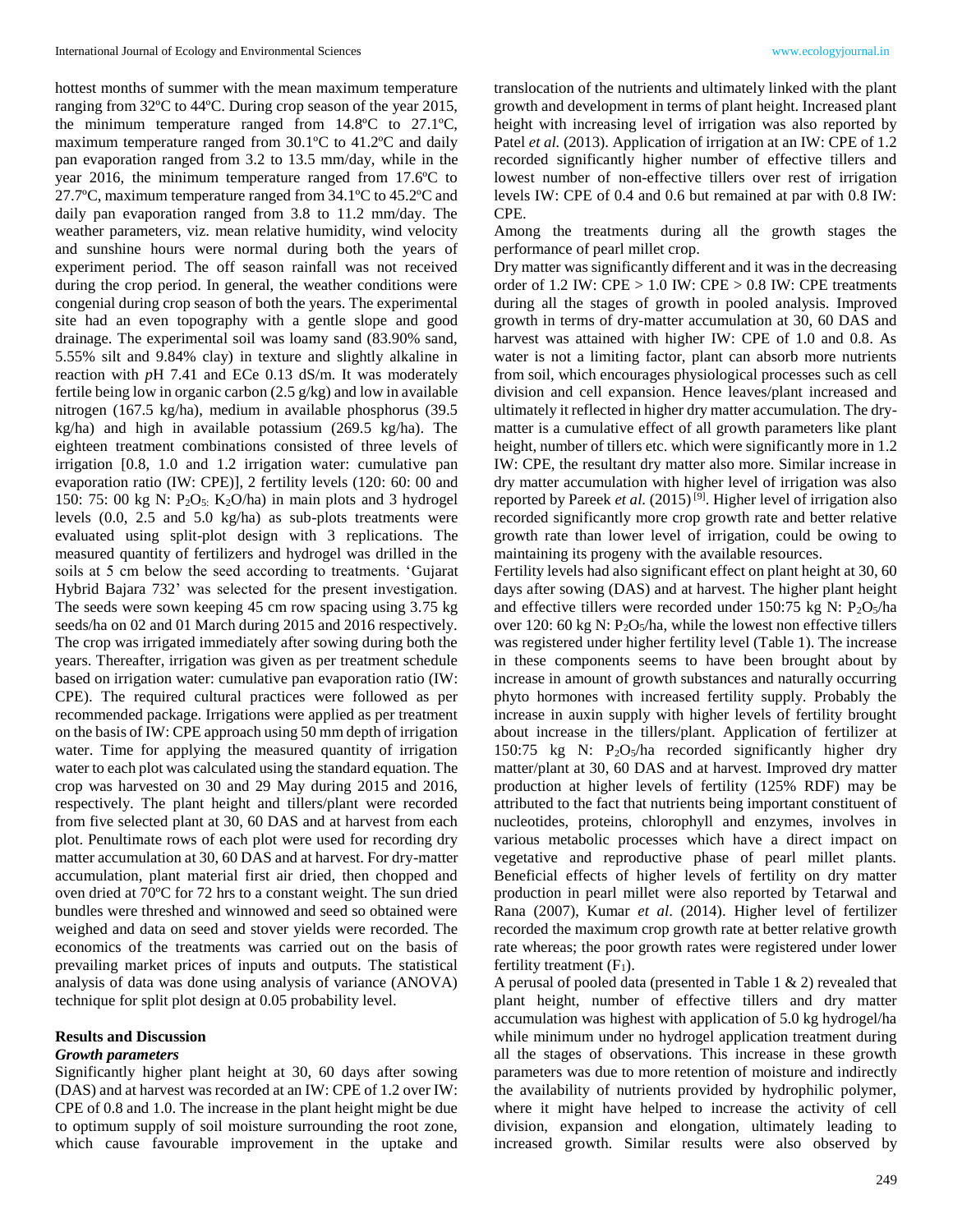Anupama *et al.* (2005) in chrysanthemum. Application of hydrogel @ 5.0 kg/ha also registered highest CGR and RGR on pooled basis. Significantly higher dry matter production value was recorded in polymer treated soil at all stages of crop. This suggested that super absorbent polymer resulted in increased dry matter production, CGR and RGR. Polymers improve water holding capacity and nutrient supplying capacity of soil which ultimately improve growth and dry matter production of plants (El-Hady *et al*., 1981).

## *Phenology*

Days to five leaf stage, flag leaf stage and days to physiological maturity was significantly influenced by irrigation, fertility and hydrogel levels. (Table 3). Each higher level of irrigation from 0.8 to 1.2 IW: CPE significantly reduced the number of days taken for five leaf stage, flag leaf stage and days to physiological maturity. On the pooled data basis, five leaf stages was attained earlier when the crop was irrigated at 1.2 IW: CPE while the stage was significantly delayed when there was moisture deficit condition (irrigation at 0.8 IW: CPE). This might be due to very favourable conditions for nutrients flow under higher levels of irrigation. Higher level of fertility (treatment  $F_2$ : 125 % RDF) significantly reduced the number of days taken to five leaf stage of pearl millet. The treatment  $F_2$  (125 % RDF) had taken significantly lesser number of days (19.35 days) to attend the five leaf stage in pooled data as compared to days taken under treatment  $F_1(100 % RDF)$ . Such type of changes might be taken place due to enhanced metabolic activities under higher fertility levels. Rani (2007) also observed the similar effects of fertilizer application on the phenophasic development of pearl millet genotypes. Application of 5.0 kg hydrogel/ha (treatment H2) showed its significant superiority by attending five leaf stage in 19.70 days. This duration was earlier than days taken under no hydrogel and 2.5 kg hydrogel/ha application treatments.

In similar fashion, flag leaf stage was attained earlier (44.14 days) when the crop was irrigated at 1.2 IW: CPE while the stage was significantly delayed when there was moisture deficit condition (irrigation at 0.8 IW: CPE). The earliness in emergence of flag leaf is due to rapid translocation of photosynthates towards active growing parts of plant under ample nutrient flow under higher moisture levels. Higher level of fertility treatment  $F_2$  (125 %) RDF) significantly reduced the number of days taken to flag leaf stage in pearl millet. The treatment  $F_2$  (125 % RDF) taken significantly lesser number of days 44.34 days to attain the flag leaf stage as compared to days taken under treatment  $F_1$  (100 %) RDF). Application of hydrogel  $\omega$  5.0 kg/ha (treatment H<sub>2</sub>) showed its significant superiority by attending flag leaf stage in 45.14 days which was earlier than days taken under no hydrogel and 2.5 kg hydrogel application treatments.

Barihi *et al.* (2013) reported that the enhancement in soil moisture retention and improvement in seed germination and seedling growth due to superabsorbent hydrogel amendments resulted in early emergence of flag leaf.

Pearl millet crop physiologically matured statistically in similar days whether it was irrigated at 0.8, 1.0 and 1.2 IW: CPE. However, the crop attended physiological maturity earlier (79.87 days) when, it was irrigated at 0.8 IW: CPE over rest of irrigation levels. Crop remains in green stage for longer period (82.36 days) it was irrigated frequently (treatment  $I_3$ : 1.2 IW: CPE). Crop grown under higher level of fertility (treatment  $F_2$ : 125 % RDF) physiologically matured in minimum days 80.52 days. There

were no significant differences in pearl millet genotype GHB 732 among various treatments of irrigation, fertility and hydrogel in terms of number of days taken to physiological maturity. This might be due to the basic nature of the crop that phenology of a crop (genotype trait) might not be influenced markedly by some factors of crop growth and development. Rani (2007) also observed the similar effects of fertilizer application on the phenophasic development of pearl millet genotypes. Pearl millet crop physiologically matured statistically in similar number of days whether, it got higher level of hydrogel treatment 5.0 kg/ha or no hydrogel treatment. Physiological maturity of crop might be delayed under hydrogel treated plots due to availability of moisture for longer period.

#### *Yield*

The result with respect to seeds and stover yields indicated that irrigation level had appreciably influenced the seed and stover yields of pearl millet. The irrigation at 1.2 IW: CPE produced significantly highest seed and stover yields as compared to 0.8 IW: CPE and remained at par with IW: CPE of 1.0. The increase in seed yield under 1.2 IW: CPE over 0.8 and 1.0 was 7.17 and 27.93%, while that of stover was 13.43 and 39.63% respectively. The higher seed and stover yields with 1.2 and 1.0 IW: CPE could be attributed to increased soil moisture coupled with accelerated nutrients uptake, which helped the plant to put optimum growth. The fertility level 150:75 kg N:P<sub>2</sub>O<sub>5</sub>/ha (125% RDF) produced significantly the highest seed and stover yield as compared to  $120:60 \text{ kg } N:P_2O_5/\text{ha}$ . The extent of increase in seed and stover yields under 150:75 kg  $N:P_2O_5/ha$  was 15.46 and 11.98% respectively over the 100% RDF. This might be due to adequately fertilized crop benefited from higher rates of nutrition that might have resulted into a more vigorous and extensive root system of crop leading to increased vegetative growth means for more efficient sink formation and greater sink size, greater carbohydrate translocation from vegetative plant parts to the grains and longer and thicker earhead, ultimately reflected in higher grain and stover yield of pearl millet. These findings are corroborating with the results of Kumar *et al*. (2014).

Maximum grain yield (4488 kg/ha) and stover yield (7480 kg/ha) was registered under treatment  $H_2$  (hydrogel application  $\omega$  5.0 kg/ha) which was significantly superior to the yields obtained under other levels of hydrogel. These results are coinciding with that obtained by Waly *et al*. (2015) in rice. Hydrogel is a hydrophilic or super absorbent polymer has shown the potential to realize more yield per unit of input. Its application to the soil helped in retaining more moisture in the soil, increased water holding capacity of polymer and decreased infiltration rate of soil. Increasing the levels of hydrogel has increased water use efficiency over control.

#### *Economics*

The results pertaining to the cost: benefit analysis of the crop as influenced by irrigation levels indicated that application of irrigation at 1.2 IW: CPE recorded the highest net returns ( $\overline{\overline{z}}$ 70,571/ha) with the maximum benefit: cost ratio of 1.67, whereas irrigating at an IW: CPE of 1.0 recorded the at par value of benefit: cost ratio. The higher net returns/ha under 1.2 IW: CPE could be attributed to significantly higher seed and stover yield under this treatment as compared to other levels of irrigation. The results are in concurrence with those reported by Pareek *et al*.  $(2015)$ <sup>[9]</sup>. Fertility level the fertility level 150:75 kg N: P2O5/ha (125% RDF) produced significantly the highest net returns of  $\overline{\mathbf{z}}$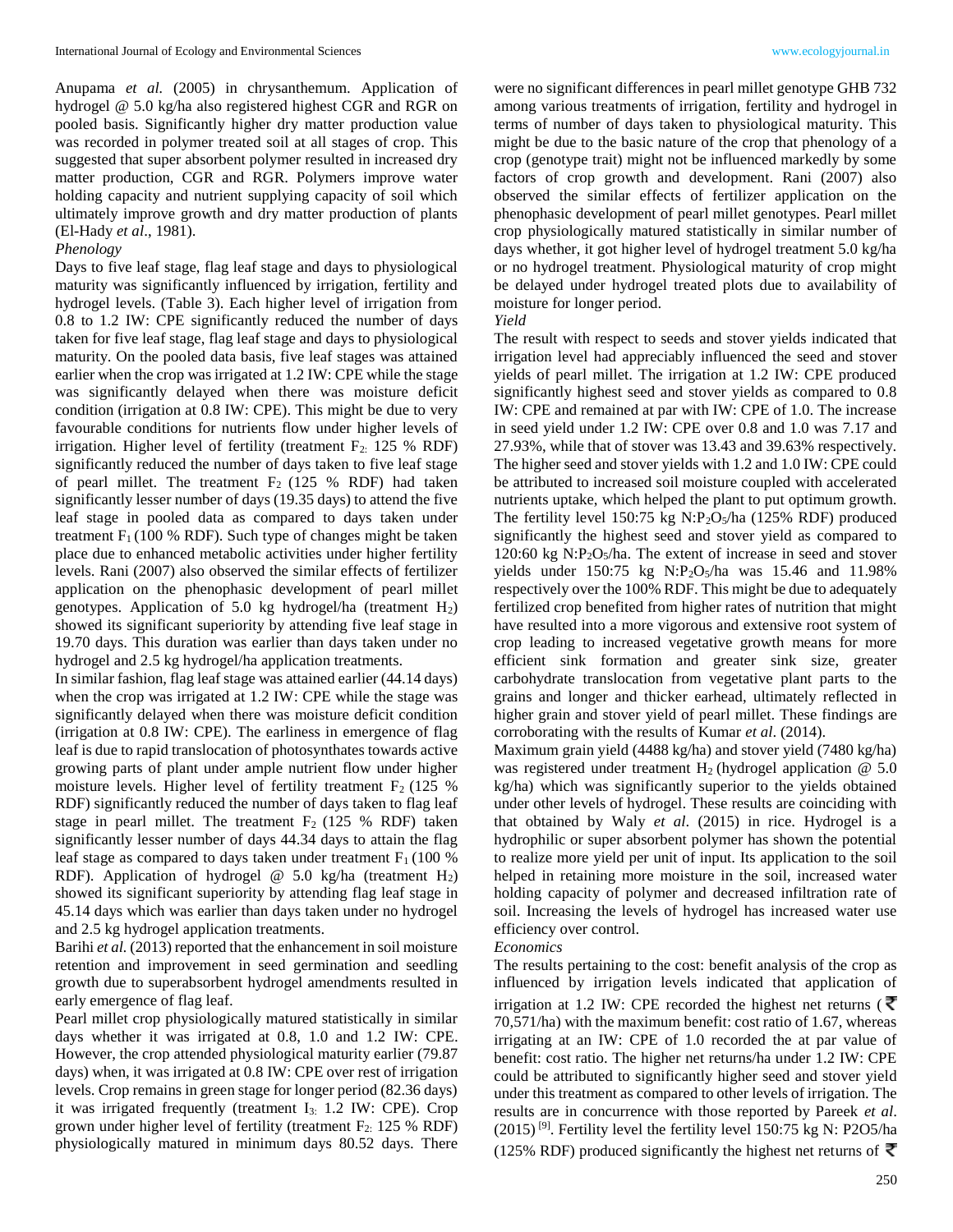66564/ha with the highest benefit: cost ratio of 1.64. The higher net gain/ha under 125% RDF could be attributed to significantly higher yields as compared to 100% RDF. The highest net return

( $\overline{\mathbf{z}}$  66011/ha) was recorded in the treatment H<sub>2</sub> (5.0 kg) hydrogel/ha) while different levels of hydrogel failed to exert any significant effect on benefit: cost ratio.

Table 1: Plant height and tillers/plant of summer pearl millet as influenced by irrigation, fertility and hydrogel levels (pooled of 2 years)

| <b>Treatments</b>                 |               | Plant height (cm) |            | Tillers/plant    |               |  |  |  |
|-----------------------------------|---------------|-------------------|------------|------------------|---------------|--|--|--|
|                                   | <b>30 DAS</b> | <b>60 DAS</b>     | At harvest | <b>Effective</b> | Non effective |  |  |  |
| Main Plot A. Irrigation levels    |               |                   |            |                  |               |  |  |  |
| $I1: 0.8$ IW: CPE                 | 42.5          | 112.3             | 145.8      | 2.21             | 1.43          |  |  |  |
| <b>I<sub>2</sub>: 1.0 IW: CPE</b> | 55.9          | 140.8             | 181.8      | 2.32             | 1.00          |  |  |  |
| I <sub>3</sub> : 1.2 IW: CPE      | 68.4          | 152.9             | 191.7      | 2.37             | 0.88          |  |  |  |
| S.Em. $\pm$                       | 0.8           | 1.9               | 2.4        | 0.027            | 0.029         |  |  |  |
| C.D. at $5\%$                     | 2.3           | 5.4               | 7.0        | 0.077            | 0.083         |  |  |  |
| Main Plot B. Fertility levels     |               |                   |            |                  |               |  |  |  |
| $F_1$ : 100 % RDF                 | 50.4          | 129.6             | 167.3      | 2.10             | 1.24          |  |  |  |
| $F_2$ : 125 % RDF                 | 60.8          | 141.1             | 179.0      | 2.51             | 0.97          |  |  |  |
| $S.Em. \pm$                       | 0.7           | 1.5               | 2.0        | 0.022            | 0.023         |  |  |  |
| C.D. at $5\%$                     | 1.9           | 4.4               | 5.7        | 0.063            | 0.068         |  |  |  |
| Sub Plot C. Hydrogel levels       |               |                   |            |                  |               |  |  |  |
| H <sub>0</sub> : No Hydrogel      | 49.3          | 128.9             | 166.4      | 2.23             | 1.14          |  |  |  |
| $H_1$ : 2.5 kg/ha                 | 54.7          | 134.3             | 172.3      | 2.32             | 1.12          |  |  |  |
| $H_2$ : 5.0 kg/ha                 | 62.8          | 142.9             | 180.6      | 2.36             | 1.06          |  |  |  |
| S.Em. $\pm$                       | 0.3           | 0.9               | 1.1        | 0.016            | 0.012         |  |  |  |
| C.D. at $5\%$                     | 0.9           | 2.4               | 3.2        | 0.045            | 0.033         |  |  |  |

**Table 2:** Growth attributes of summer pearl millet as influenced by irrigation, fertility and hydrogel levels (pooled of 2 years)

| <b>Treatments</b>              |               |               | Dry matter accumulation/plant $(g)$ | $CGR$ (g m <sup>-2</sup> day <sup>-1</sup> ) | $RGR (g g-1 day-1)$ |  |  |  |
|--------------------------------|---------------|---------------|-------------------------------------|----------------------------------------------|---------------------|--|--|--|
|                                | <b>30 DAS</b> | <b>60 DAS</b> | At harvest                          | At 30-60 DAS                                 | <b>At 30-60 DAS</b> |  |  |  |
| Main Plot A. Irrigation levels |               |               |                                     |                                              |                     |  |  |  |
| $I_1$ : 0.8 IW: CPE            | 2.22          | 34.30         | 66.65                               | 26.73                                        | 0.0913              |  |  |  |
| $I2: 1.0$ IW: CPE              | 4.83          | 39.87         | 76.12                               | 29.20                                        | 0.0703              |  |  |  |
| I <sub>3</sub> : 1.2 IW: CPE   | 5.60          | 43.30         | 83.86                               | 31.42                                        | 0.0681              |  |  |  |
| S.Em. $\pm$                    | 0.030         | 0.639         | 0.623                               | 0.511                                        | 0.0004              |  |  |  |
| C.D. at $5\%$                  | 0.086         | 1.839         | 1.794                               | 1.471                                        | 0.0010              |  |  |  |
| Main Plot B. Fertility levels  |               |               |                                     |                                              |                     |  |  |  |
| $F_1$ : 100 % RDF              | 3.97          | 36.75         | 72.66                               | 27.31                                        | 0.0767              |  |  |  |
| $F_2$ : 125 % RDF              | 4.46          | 41.56         | 78.42                               | 30.92                                        | 0.0764              |  |  |  |
| S.Em. $\pm$                    | 0.024         | 0.521         | 0.508                               | 0.417                                        | 0.0003              |  |  |  |
| C.D. at $5\%$                  | 0.071         | 1.502         | 1.465                               | 1.201                                        | <b>NS</b>           |  |  |  |
| Sub Plot C. Hydrogel levels    |               |               |                                     |                                              |                     |  |  |  |
| H <sub>0</sub> : No Hydrogel   | 4.14          | 38.34         | 70.03                               | 28.49                                        | 0.0765              |  |  |  |
| $H_1: 2.5$ kg/ha               | 4.23          | 39.11         | 75.31                               | 29.07                                        | 0.0764              |  |  |  |
| H <sub>2</sub> : 5.0 kg/ha     | 4.27          | 40.02         | 81.29                               | 29.79                                        | 0.0768              |  |  |  |
| S.Em. $\pm$                    | 0.021         | 0.302         | 0.403                               | 0.245                                        | 0.0003              |  |  |  |
| C.D. at $5\%$                  | 0.058         | 0.852         | 1.137                               | 0.691                                        | NS.                 |  |  |  |

**Table 3:** Phenological stages, yield and economics of pearl millet as influenced by irrigation, fertility and hydrogel levels (pooled of 2 years)

| <b>Treatments</b>                     | Phenological stages (days)<br><b>Five leafFive leafPhysiological maturity</b> |       |       |      | Grain yield (kg/ha)Stover yield (kg/ha) |            | Net returnBenefit: Cost. |  |  |
|---------------------------------------|-------------------------------------------------------------------------------|-------|-------|------|-----------------------------------------|------------|--------------------------|--|--|
|                                       |                                                                               |       |       |      |                                         | $\int$ ha) | <b>Ratio</b>             |  |  |
| <b>Main Plot A. Irrigation levels</b> |                                                                               |       |       |      |                                         |            |                          |  |  |
| $I_1$ : 0.8 IW: CPE                   | 21.16                                                                         | 48.75 | 79.87 | 3526 | 5810                                    | 47691      | 1.26                     |  |  |
| $I_2$ : 1.0 IW: CPE                   | 20.06                                                                         | 46.21 | 81.26 | 4209 | 7152                                    | 63132      | 1.58                     |  |  |
| $I3: 1.2$ IW: CPE                     | 19.48                                                                         | 44.14 | 82.36 | 4511 | 8113                                    | 70571      | 1.67                     |  |  |
| $S.Em. \pm$                           | 0.302                                                                         | 0.655 | 0.677 | 76.9 | 160.3                                   | 1640       | 0.040                    |  |  |
| C.D. at $5\%$                         | 0.870                                                                         | 1.887 | NS    | 322  | 981                                     | 4725       | 0.116                    |  |  |
| Main Plot B. Fertility levels         |                                                                               |       |       |      |                                         |            |                          |  |  |
| $F_1$ : 100 % RDF                     | 21.12                                                                         | 48.40 | 81.81 | 3789 | 6628                                    | 54364      | 1.38                     |  |  |
| $F_2$ : 125 % RDF                     | 19.35                                                                         | 44.34 | 80.52 | 4375 | 7422                                    | 66564      | 1.64                     |  |  |
| $S.Em. \pm$                           | 0.247                                                                         | 0.535 | 0.552 | 62.8 | 130.3                                   | 1339       | 0.033                    |  |  |
| C.D. at $5\%$                         | 0.710                                                                         | 1.541 | NS.   | 181  | 376                                     | 3858       | 0.095                    |  |  |
| Sub Plot C. Hydrogel levels           |                                                                               |       |       |      |                                         |            |                          |  |  |